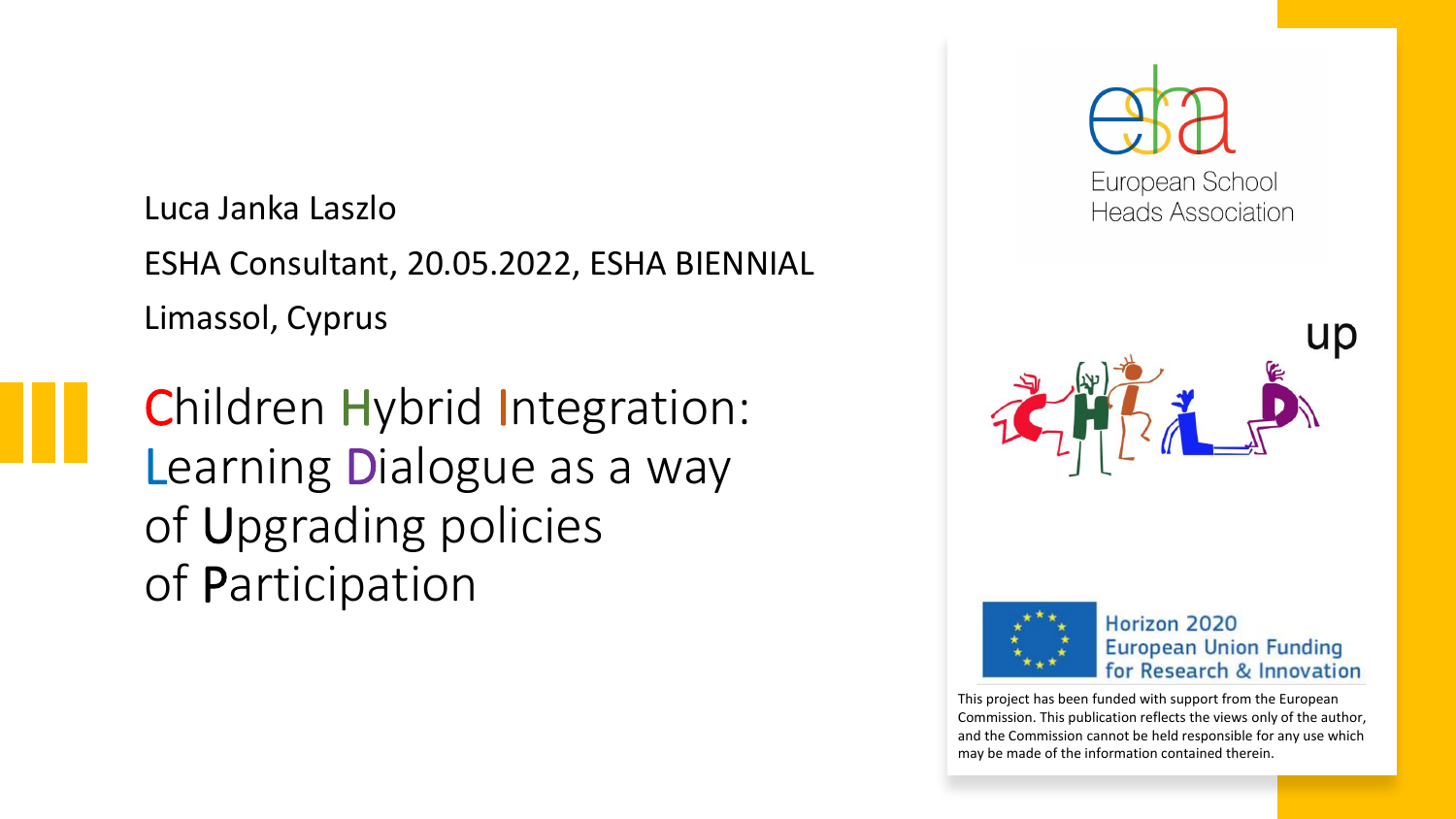#### The Child Up Project

- January 2019 June 2022
- Strong research evidence (qualitative and quantitative)
- Guidelines for dialogic methods
- Package for professionals
- Package for self-evaluation
- MOOC

https://www.child-up.eu/

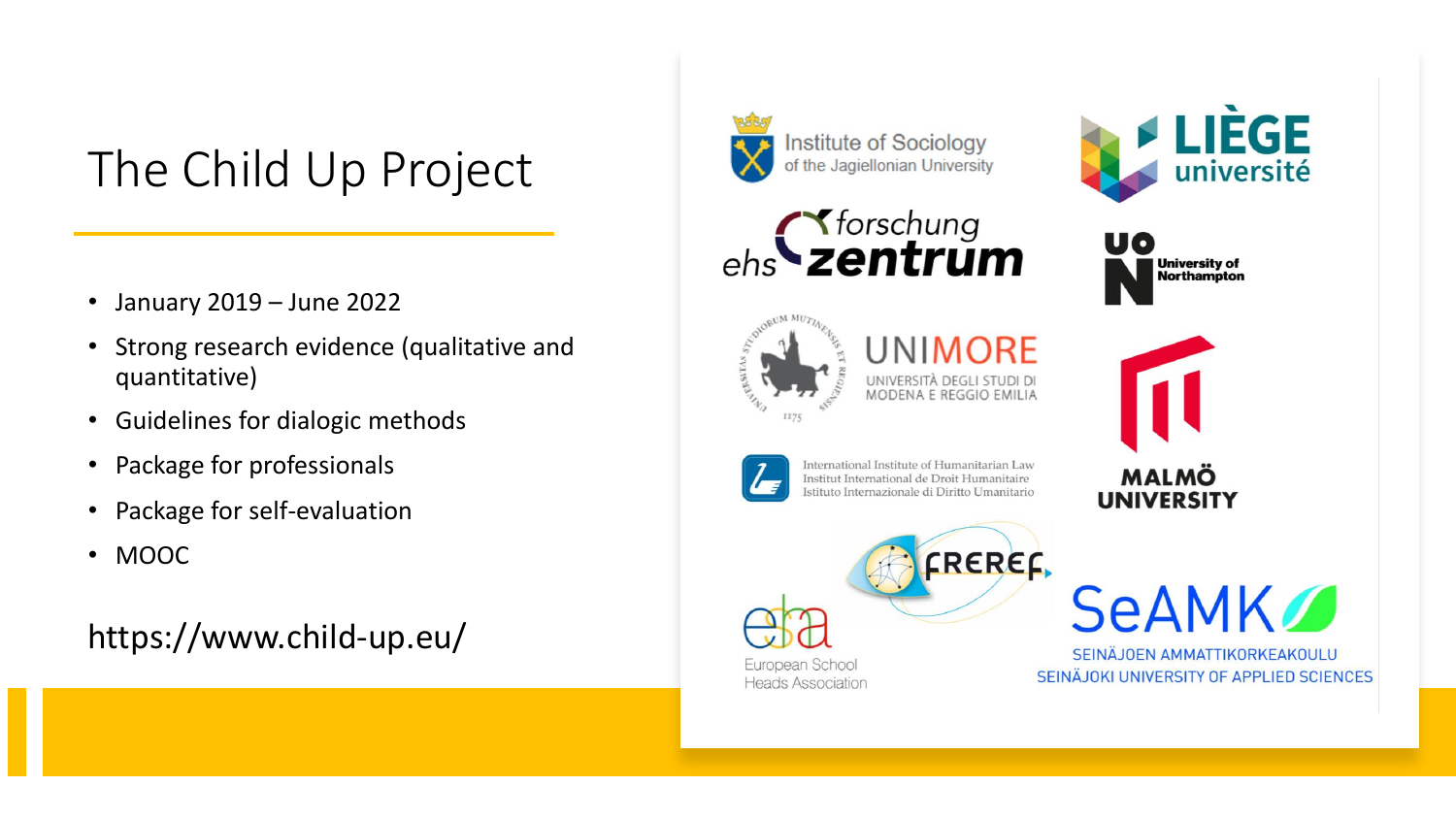#### A special focus: Children´ s agency

Agency means that individuals, in particular children, may choose their way of acting, thus contributing to the construction of their social and cultural context. Agency does not mean absolute freedom of choice, since the possibility of choosing is always influenced by social relation.



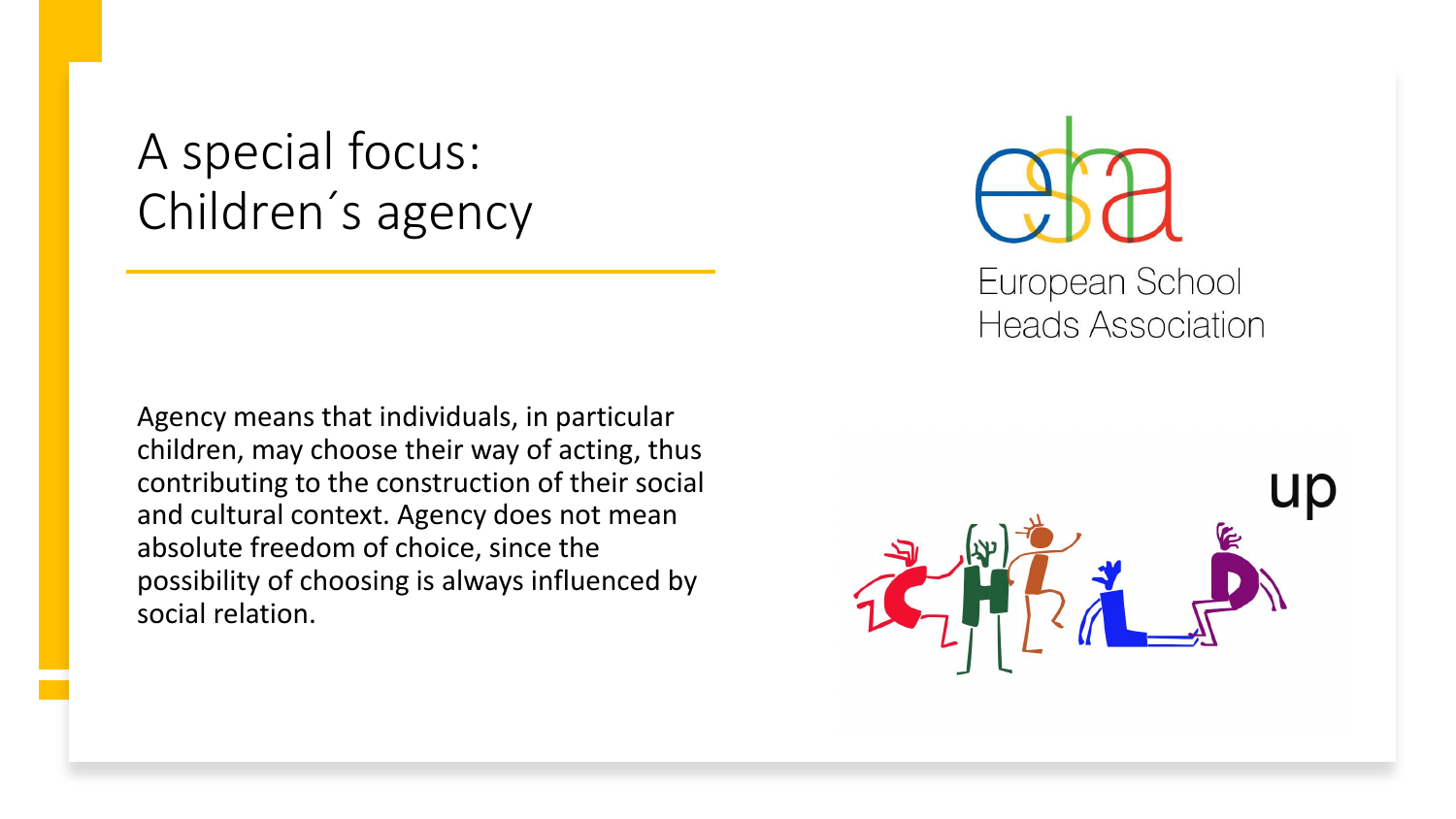

### Convention on the Rights of the Child (CRC)

- Children and young people have the right to freely express their views and that there is an obligation to listen to children's views and to facilitate their participation in all matters affecting them within their families, schools, local communities, public services, institutions, government policies and judicial procedures. – Article 12, CRC
- General lack of awareness and underestimation of children´s capabilities of decision making
- Nothing about them without them!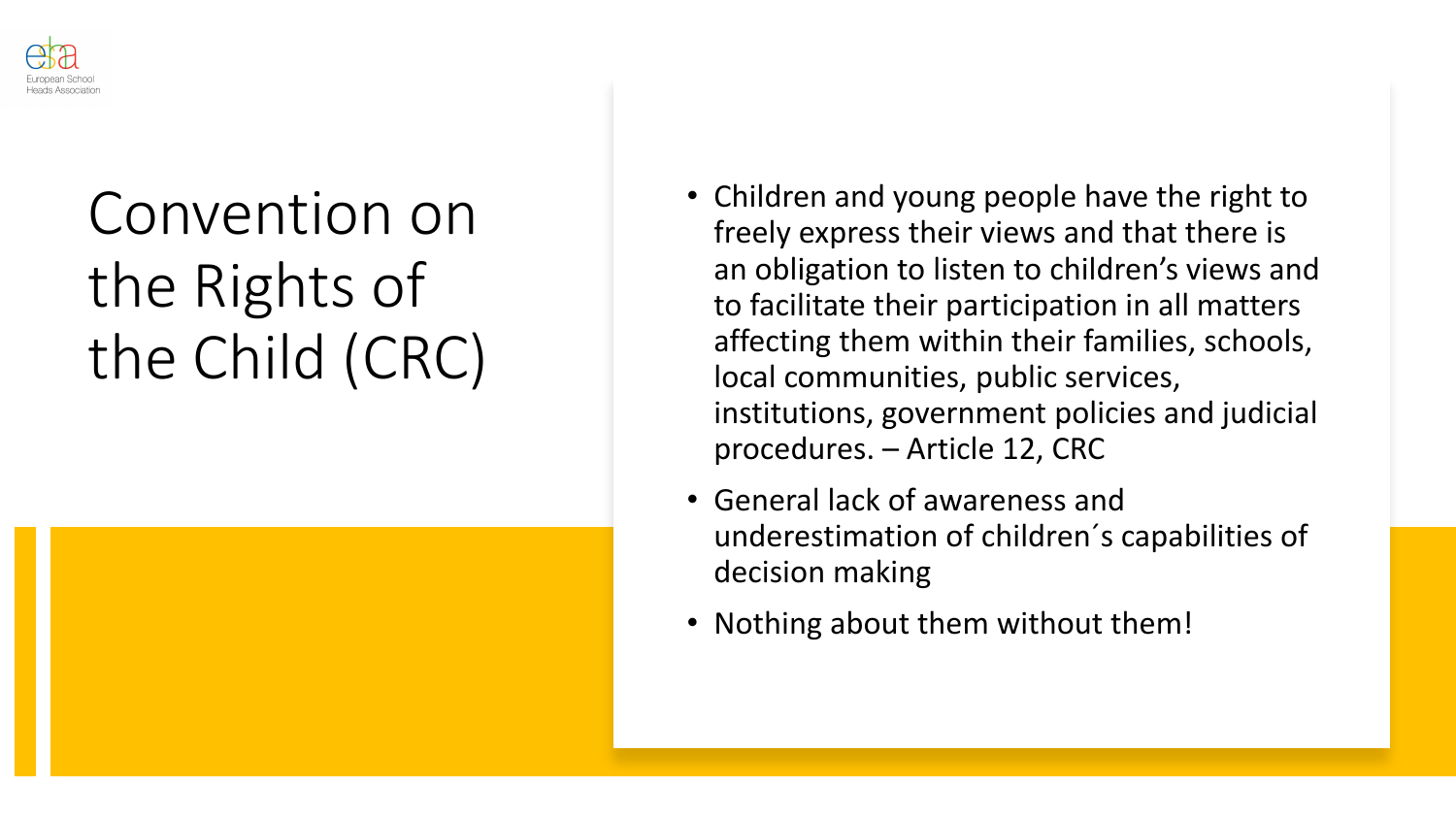

### How can you involve children in decision making?

- First step is the acknowledgement of their agency and ability
- Age-appropriate methodology

#### **Guess, how old they are?**

- Children make the rules of their group and adhere to them
- Children are the supervisors of other children in a summer camp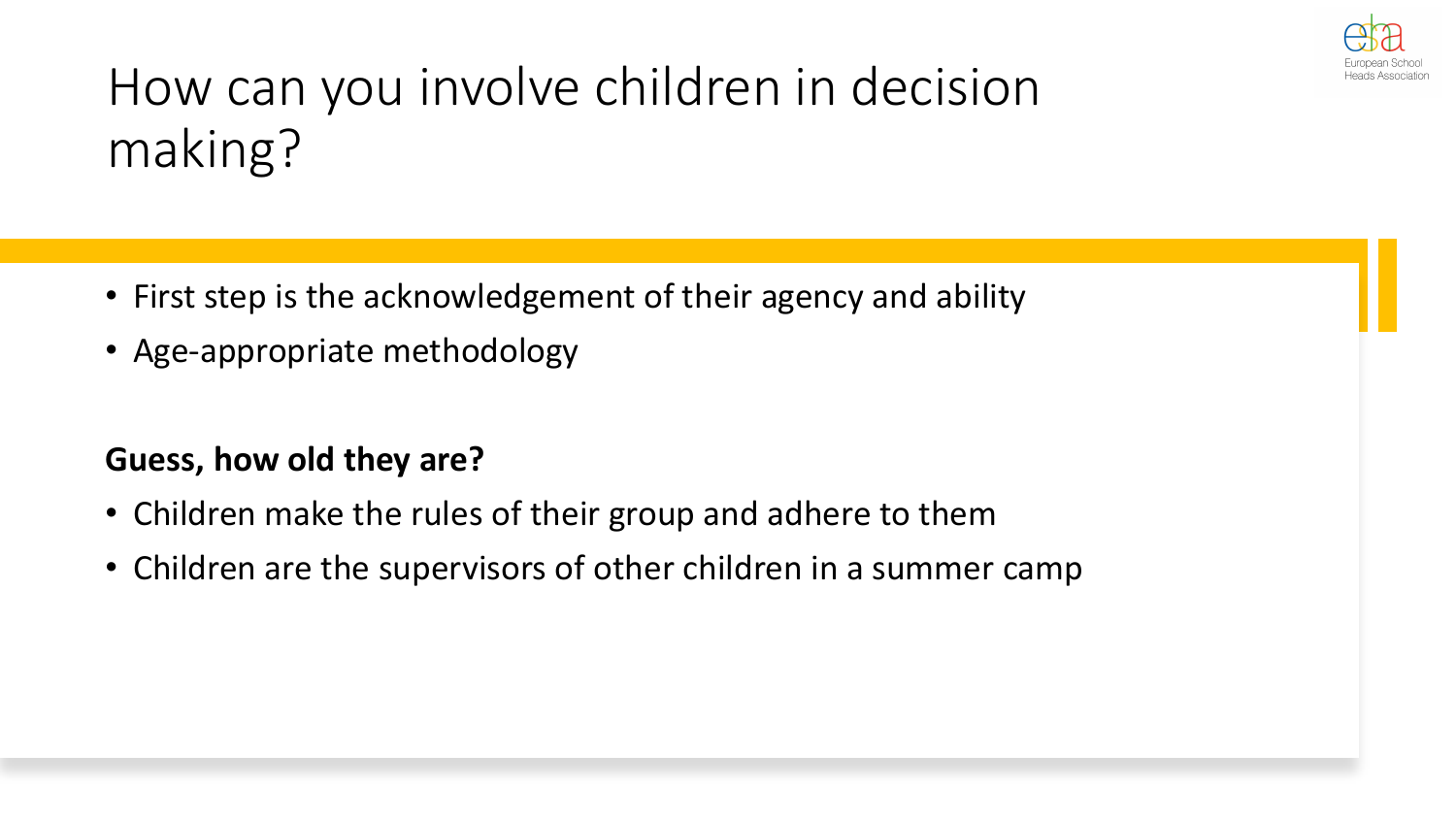

**Heads Association** 

The special case of migrant children

#### Language barriers

#### Cultural barriers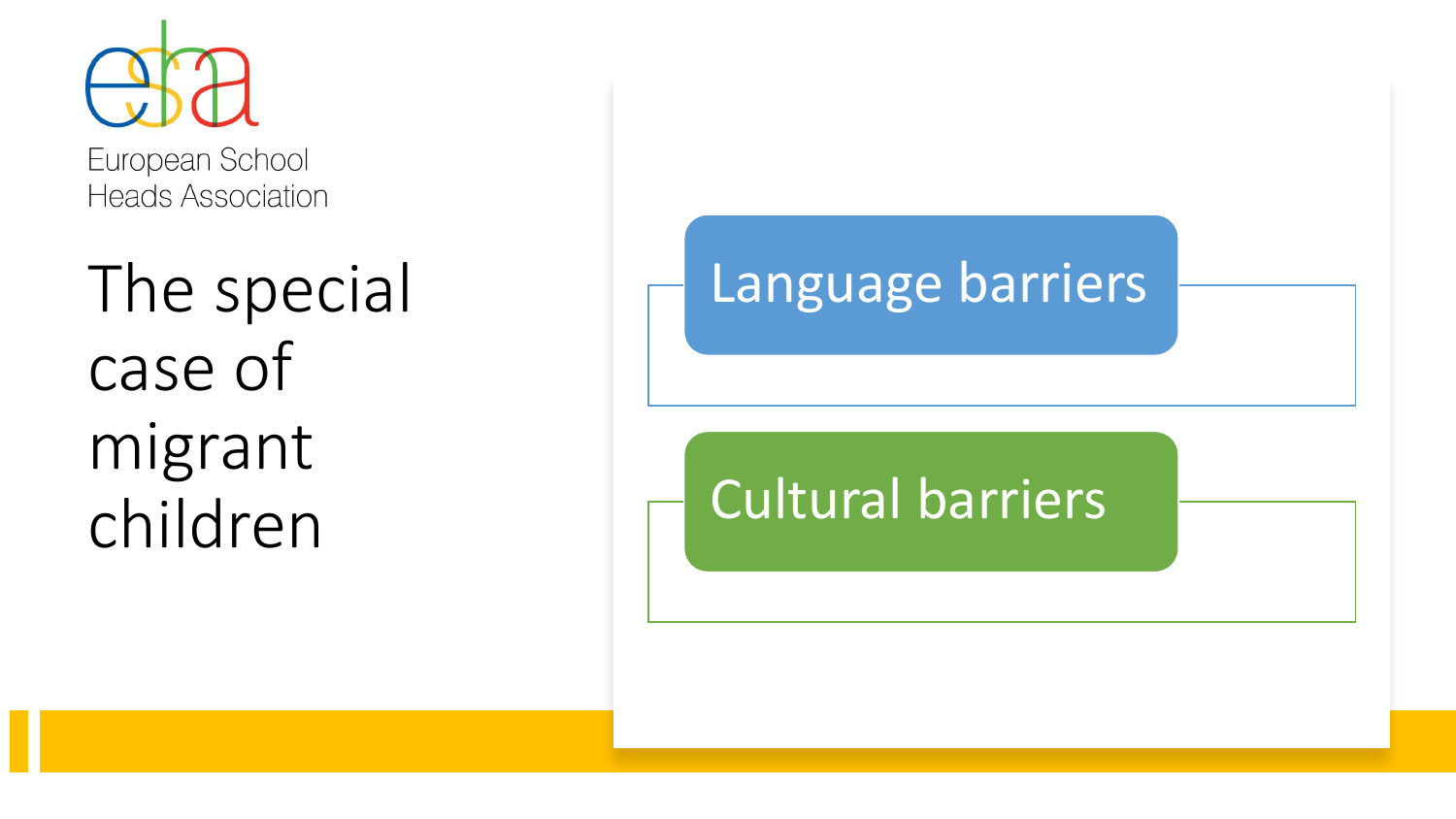

European School **Heads Association** 

## Your role as a school leader

Acknowledgement of the benefits of collaborative decision making

Policies that allow stakeholder participation in decision making

Strong and respectful relationship with the families with the acknowledgement of the family's values

Teacher and leader training

Rights based approach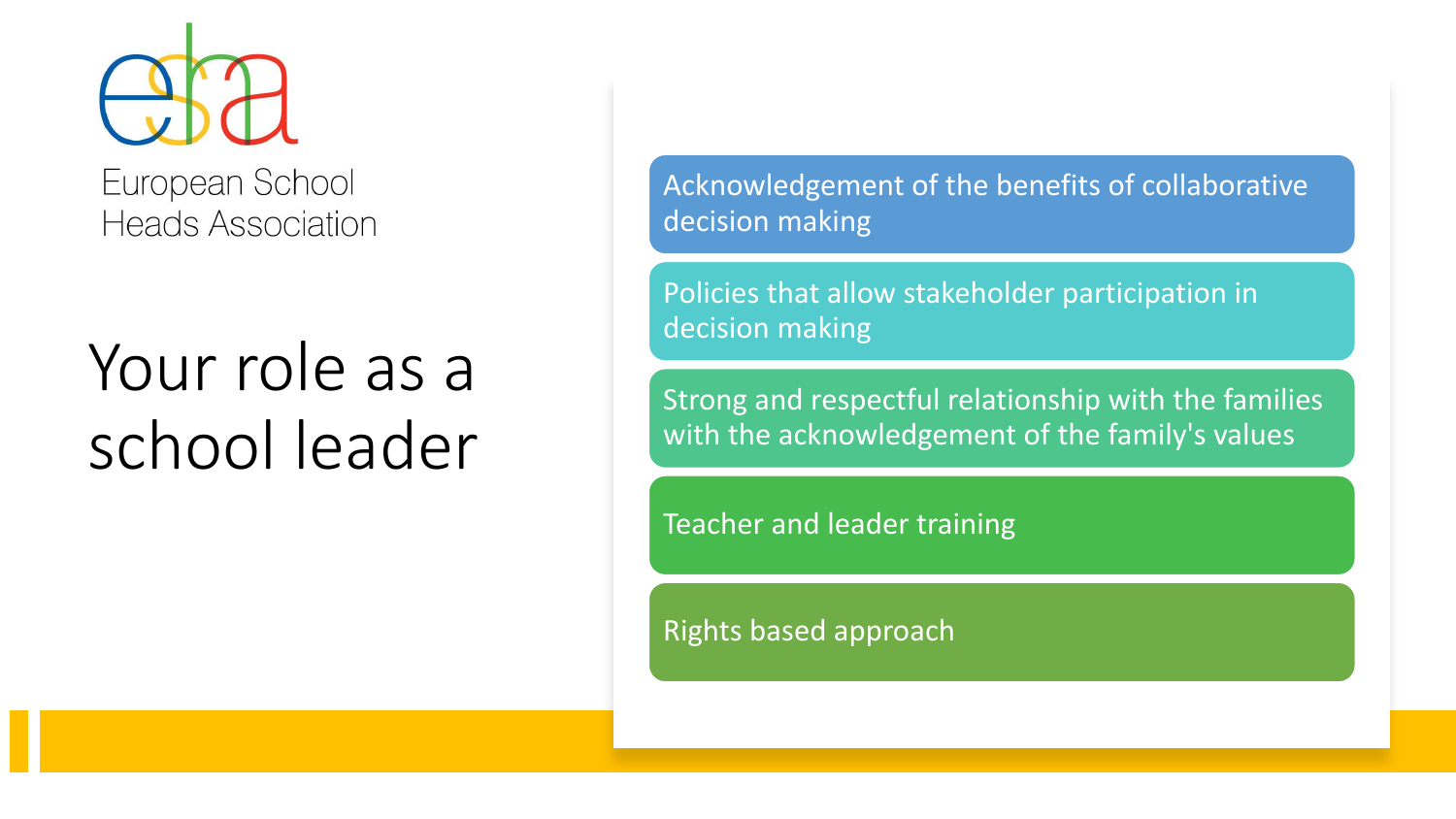European School **Heads Association** 

> Time to share!

What inspiring practice do you have in your school that ensures all children ´s right to participate?